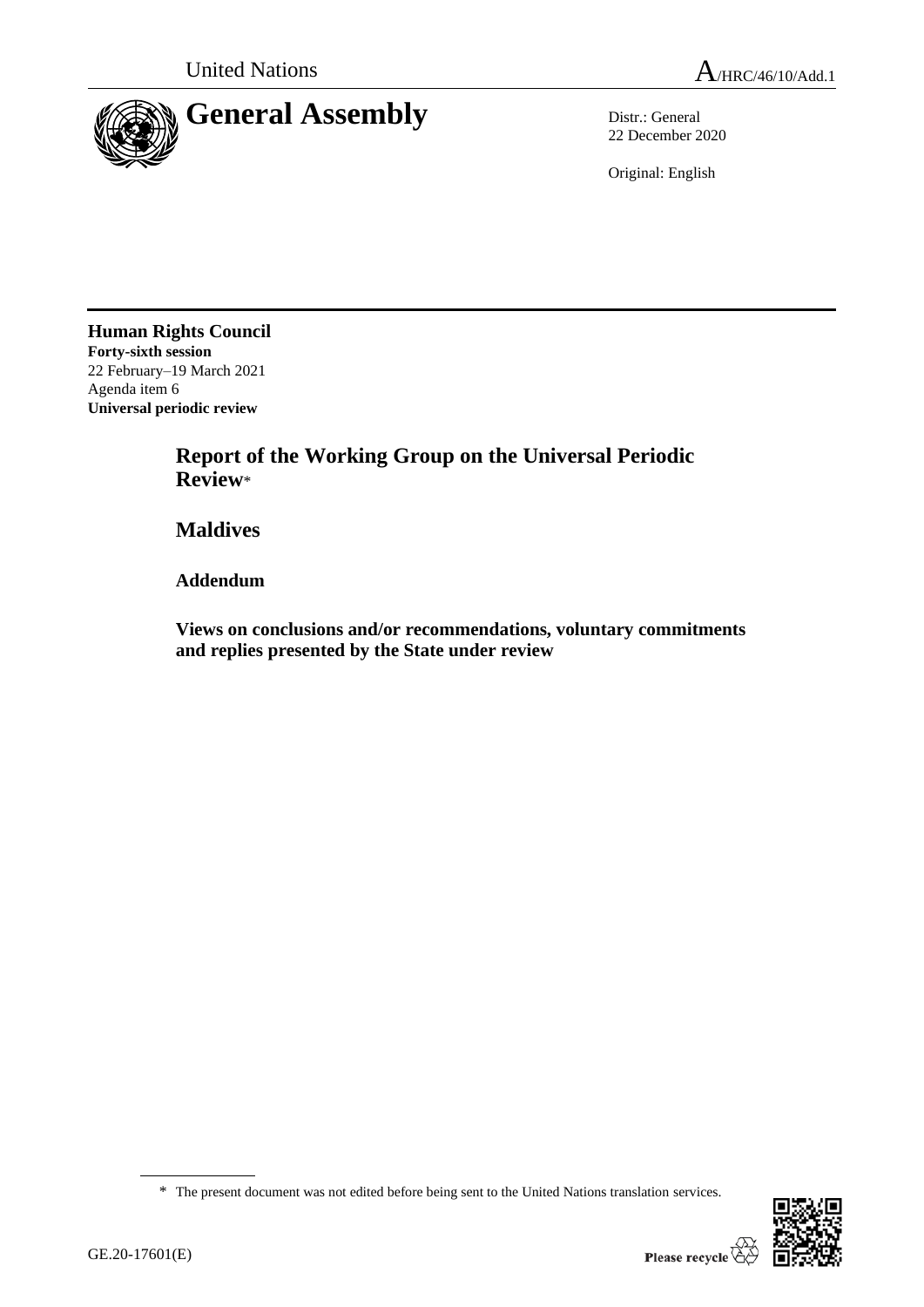1. The Maldives is committed to the Universal Periodic Review (UPR), and welcomes the recommendations from Member States during the Maldives review at the third cycle of UPR held in Geneva on 4 November 2020.

2. After careful consideration, the Government of Maldives is pleased to provide the responses to all the 259 recommendations that were put forth by Member States at the Maldives review session. In this cycle, Maldives accepts 187 recommendations, notes 67 recommendations and partially accepts 5 recommendations.<sup>1</sup>

133.1 **Noted**.

Maldives notes the recommendations made by Member States urging the abolishment of death penalty. Death penalty cannot be abolished without preceding domestic legislation and wider public consultation on the issue.

Maldives reiterates the commitment to uphold the informal moratorium on the application of death penalty. Currently, effecting judicial reform, and implementing measures to enhance the underlying legal framework of the criminal justice system takes precedence over resuming executions.

133.2 **Accepted**.

133.3 **Noted**. (See 133.1)

133.4 **Noted**.

Currently, Government is conducting an expensive nationwide regularization programme to provide a pathway for undocumented workers to return to their country as part of the Government's effort to extend adequate protection to migrant workers. This issue itself presents a huge challenge to the Government. Therefore, Maldives is currently not in a position to undertake obligations relating to stateless persons, refugees and asylum seekers due to resource implications and legal limitations.

## 133.5 **Accepted**.

133.6 **Noted**.

Maldives is currently not in a position to undertake obligations under the International Convention on the Protection of the Rights of All Migrant Workers and Members of their Families (CMW). However, Maldivian legal framework affords adequate protection to migrant workers and Maldives is committed to the provision of fundamental rights and basic necessities to all migrant workers within the jurisdiction.

133.7 **Partially accepted**.

Maldives is in the final stages of ratifying the International Convention for the Protection of All Persons from Enforced Disappearance (CED). With this ratification, Maldives will be party to 8 out of the 9 core human rights treaties. The restrictions in our resource envelope presents challenges to the Maldives in implementing the conventions that we are not party to yet and requires additional consideration.

133.8 **Accepted**.

133.9 **Accepted**.

133.10 **Accepted** and considers it already implemented.

Maldives acceded to the Protocol to Prevent, Suppress and Punish Trafficking in Persons Especially Women and Children on 14 September 2016.

133.11 **Accepted**.

 $<sup>1</sup>$  The paragraph numbers in this Addendum corresponds to the paragraph numbers in the Draft report</sup> of the Working Group on the Universal Periodic Review - Maldives (Unedited Version) (A/HRC/WG.6/36/L.6).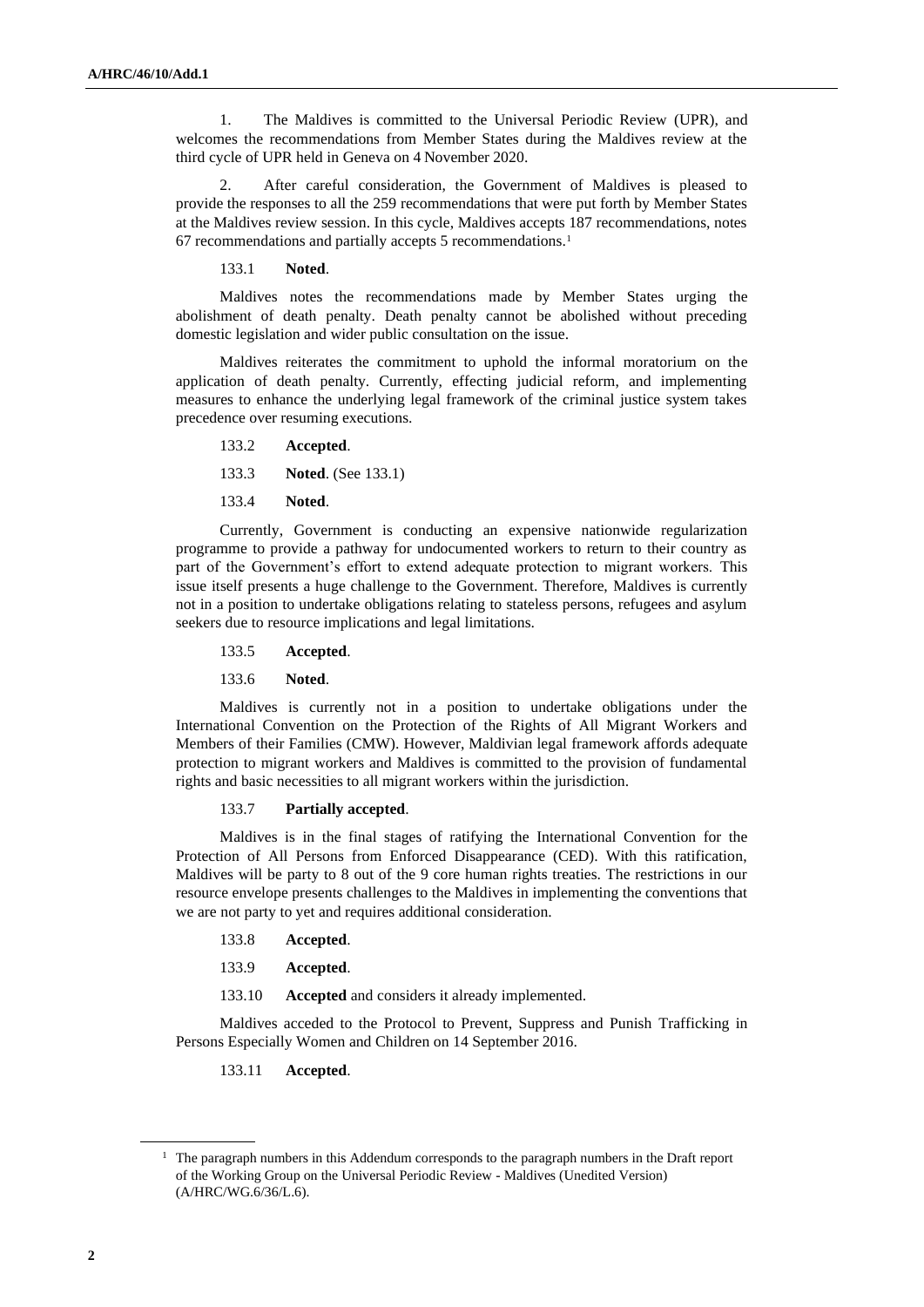Maldives is in the final stages of ratifying the Optional Protocol to the International Covenant on Economic, Social and Cultural Rights. (See also 133.7)

## 133.12 **Partially accepted**.

Maldives is unable to ratify the Second Optional Protocol to the International Covenant on Civil and Political Rights (CCPR-OP2), since it relates to abolishing the death penalty. (See 133.1). Work is currently underway to ratify the CED, hence Maldives accepts this part of the recommendation.

- 133.13 **Noted**. (See 133.6)
- 133.14 **Noted**. (See 133.1)
- 133.15 **Accepted**.
- 133.16 **Noted**. (See 133.6)
- 133.17 **Noted**. (See 133.12)
- 133.18 **Accepted** and considers it already implemented.

Maldives ratified the Convention on the Rights of Persons with Disabilities on 5 April 2010.

- 133.19 **Noted**. (See 133.7)
- 133.20 **Partially accepted**.

Maldives is in the final stages of ratifying the CED, and therefore accepts this part of the recommendation. However, due to resource limitations, Maldives is not able ratify the CMW (See 133.6)

133.21 **Noted**. (See 133.12) 133.22 **Accepted**. (See 133.7) 133.23 **Noted**. (See 133.6) 133.24 **Partially accepted**.

Work is currently underway to ratify the CED, hence Maldives accepts this part of the recommendation. Maldives is unable to ratify the CCPR-OP2, since it relates to abolishing the death penalty. (See 133.1)

- 133.25 **Noted**. (See 133.6)
- 133.26 **Noted**.

The restrictions in our resource envelope presents challenges to the Maldives in ratifying the ILO Domestic Workers Convention (No.189) and requires further consideration.

133.27 **Noted**. (See 133.26) 133.28 **Noted**. (See 133.6) 133.29 **Noted**. (See 133.4) 133.30 **Noted**.

Islam is the religion of Maldives and Islamic principles are fundamental to the Maldivian identity, forming the basis of the Constitution of the Republic of Maldives and all our laws.

- 133.31 **Noted**. (See 133.30)
- 133.32 **Noted**.

In February 2020, Maldives withdrew its reservations to sections (b), (e), (g), and (h) of paragraph 1 and paragraph 2 of Article 16 of the Convention on the Elimination of All Forms of Discrimination Against Women. Principles of the Islamic Shariah govern marital matters in the Maldives. Articles of the Convention therefore, will be applied accordingly.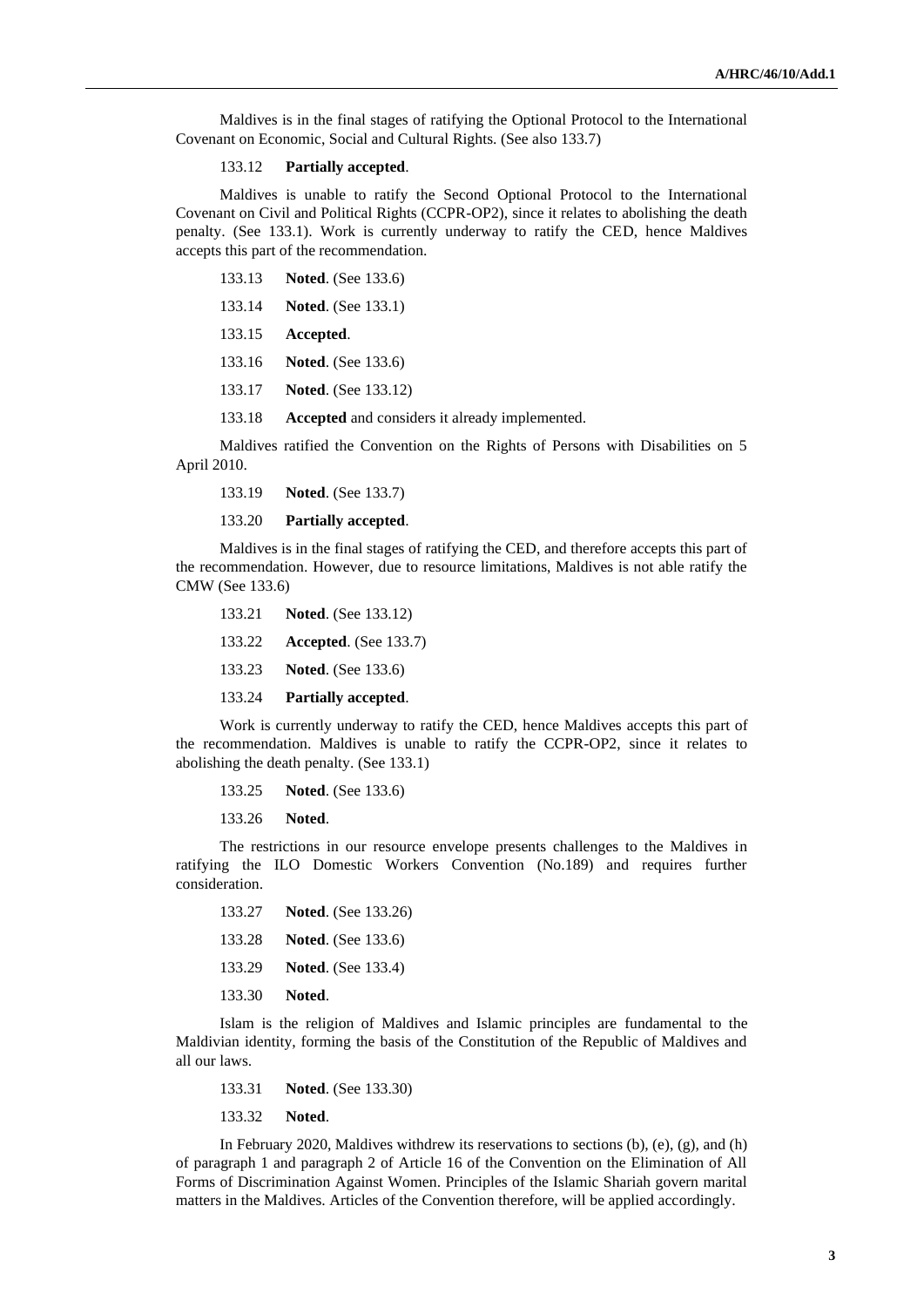|               | 133.33 Noted. (See 133.30)        |
|---------------|-----------------------------------|
|               | 133.34 <b>Noted.</b> (See 133.32) |
|               | 133.35 <b>Noted.</b> (See 133.32) |
| 133.36 Noted. |                                   |

Government of Maldives has a robust open and merit-based process when selecting national candidates for UN treaty body elections.

133.37 **Accepted**.

133.38 **Noted**.

Government of Maldives is committed to strengthening the functions and autonomy of the Human Rights Commission of the Maldives. However, the Constitution is based on Islamic Shariah and therefore, a non-Muslim cannot become a member of the Commission.

## 133.39 **Accepted**.

Due to the COVID-19 pandemic, Government has reprioritized the existing Strategic Action Plan (SAP) and have formulated a National Resilience and Recovery Plan 2020- 2022 (NRR). However, the key policy priorities of economic, social and governance sectors in the SAP will be reflected in the NRR.

- 133.40 **Accepted**.
- 133.41 **Accepted**.
- 133.42 **Accepted**. (See 133.38)
- 133.43 **Accepted** and considers it already implemented.

On 5 November 2020, President Ibrahim Mohamed Solih endorsed the establishment of the National Mechanism for Reporting and Follow-up.

- 133.44 **Accepted**.
- 133.45 **Accepted**.
- 133.46 **Accepted**.
- 133.47 **Accepted**.
- 133.48 **Accepted** and considers it already implemented.

Anti-Human Trafficking Act was enacted on 8 December 2013.

- 133.49 **Accepted**.
- 133.50 **Accepted**.
- 133.51 **Accepted**.
- 133.52 **Accepted**.
- 133.53 **Accepted**.
- 133.54 **Accepted**.
- 133.55 **Noted**. (See 133.30)
- 133.56 **Accepted**.
- 133.57 **Noted**.

While Maldives cannot accept recommendations relating to freedom of religion (See 133.30), Maldives is committed to effectively addressing hate speech on the internet.

- 133.58 **Noted**. (See 133.30)
- 133.59 **Accepted**.
- 133.60 **Accepted** and considers it already implemented. (See 133.43)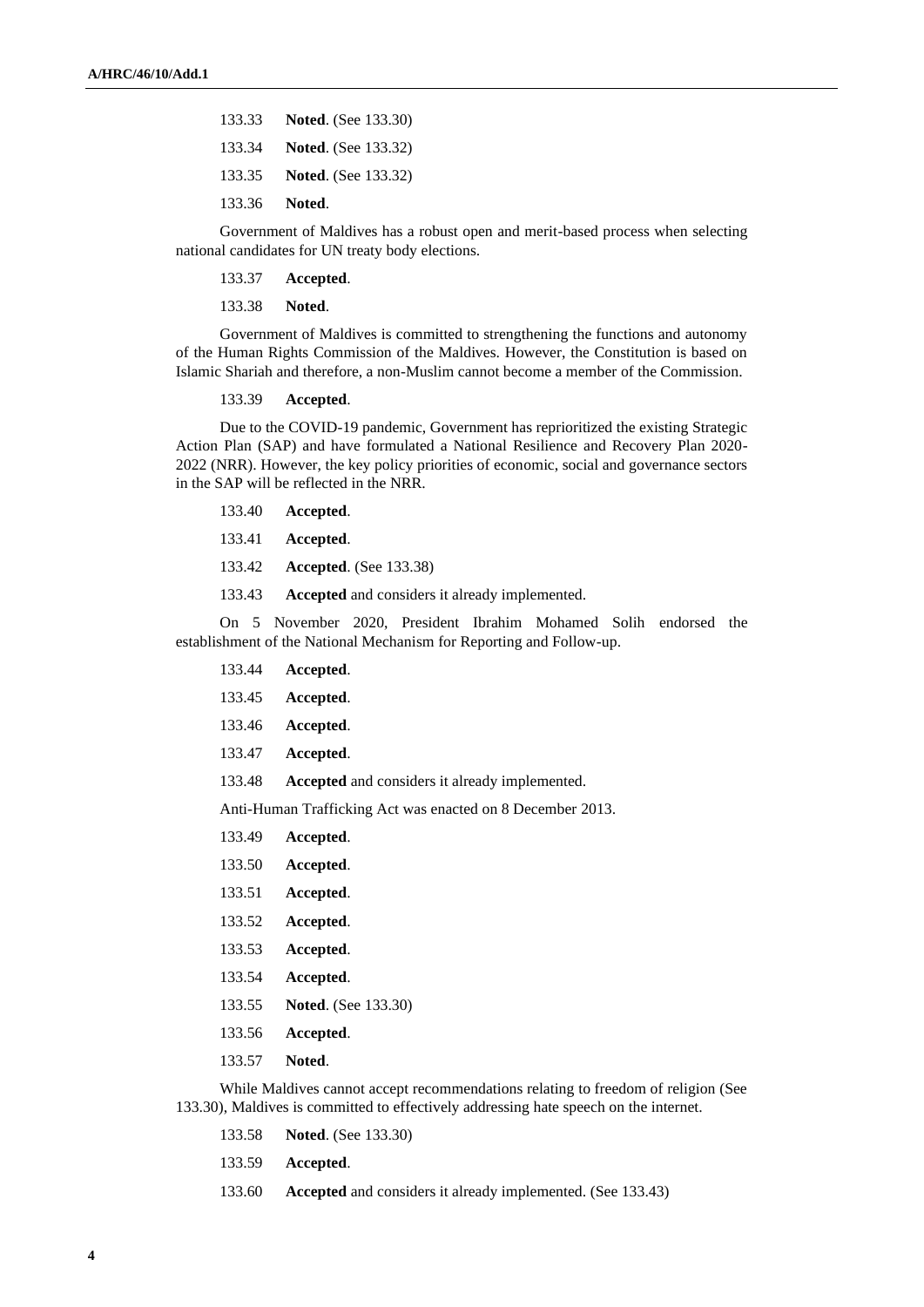133.61 **Accepted** and considers it already implemented.

The National Counter Terrorism Centre formulated the National Action Plan on Preventing and Countering Violent Extremism, which has been approved by the President and the Cabinet on 7 July 2020. Currently, efforts are underway to ensure effective implementation of the plan.

| 133.62 | Accepted. (See 133.38)        |
|--------|-------------------------------|
| 133.63 | Accepted.                     |
| 133.64 | Accepted.                     |
| 133.65 | Accepted.                     |
| 133.66 | <b>Noted.</b> (See 133.30)    |
| 133.67 | <b>Noted.</b> (See 133.30)    |
| 133.68 | Accepted.                     |
| 133.69 | <b>Noted.</b> (See 133.30)    |
| 133.70 | Noted. (See 133.30)           |
| 133.71 | Accepted.                     |
| 133.72 | Accepted.                     |
| 133.73 | <b>Noted.</b> (See 133.30)    |
| 133.74 | Noted. (See 133.30)           |
| 133.75 | Noted. (See 133.30 and 133.4) |
| 133.76 | Noted. (See 133.30)           |
| 133.77 | Accepted.                     |
| 133.78 | Accepted.                     |
| 133.79 | Accepted.                     |
| 133.80 | Accepted.                     |
| 133.81 | Accepted.                     |
| 133.82 | Accepted.                     |
| 133.83 | Accepted.                     |
| 133.84 | Accepted.                     |
| 133.85 | Accepted.                     |
| 133.86 | Accepted.                     |
| 133.87 | Accepted.                     |
| 133.88 | Accepted.                     |
| 133.89 | Accepted.                     |
| 133.90 | Accepted.                     |
| 133.91 | Accepted.                     |
| 133.92 | <b>Noted.</b> (See 133.1)     |
| 133.93 | Accepted.                     |
| 133.94 | <b>Noted.</b> (See 133.1)     |
| 133.95 | <b>Noted.</b> (See 133.1)     |
| 133.96 | <b>Noted.</b> (See 133.1)     |
| 133.97 | <b>Noted.</b> (See 133.1)     |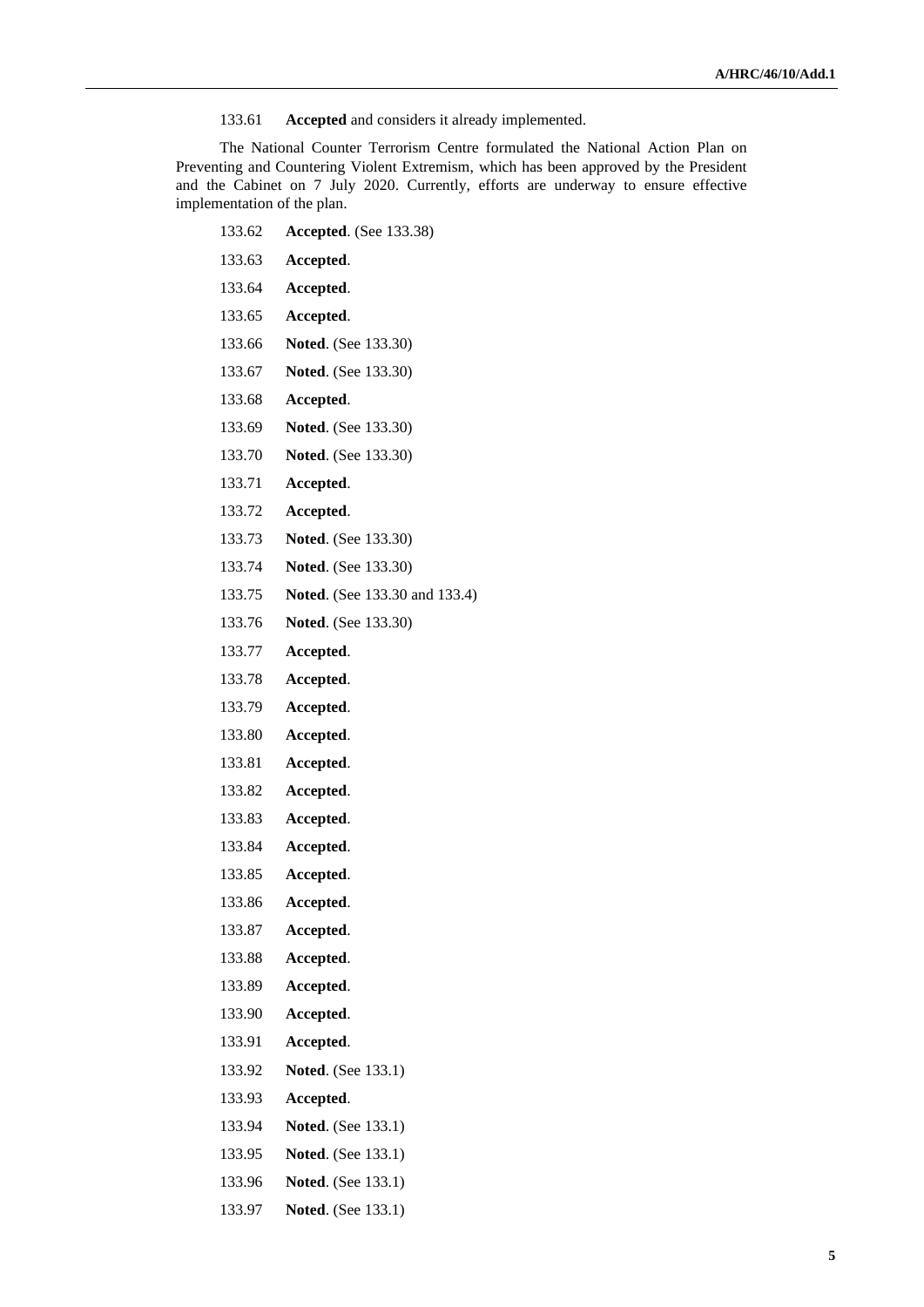| 133.98  | Accepted.                 |
|---------|---------------------------|
| 133.99  | Accepted.                 |
| 133.100 | Accepted.                 |
| 133.101 | Noted. (See 133.1)        |
| 133.102 | <b>Noted.</b> (See 133.1) |
| 133.103 | <b>Noted.</b> (See 133.1) |
| 133.104 | Accepted.                 |
| 133.105 | <b>Noted.</b> (See 133.1) |
| 133.106 | <b>Noted.</b> (See 133.1) |
| 133.107 | <b>Noted.</b> (See 133.1) |
| 133.108 | <b>Noted.</b> (See 133.1) |
| 133.109 | <b>Noted.</b> (See 133.1) |
| 133.110 | Accepted.                 |
| 133.111 | <b>Noted.</b> (See 133.1) |
| 133.112 | <b>Noted.</b> (See 133.1) |
| 133.113 | Accepted.                 |
| 133.114 | Noted. (See 133.1)        |
| 133.115 | Noted.                    |
|         |                           |

Maldives is committed to upholding the informal moratorium on the application of death penalty (See 133.1).

Concerning use of death penalty on minors, sections 29 (d) and (e) of the newly enacted Child Rights Protection Act explicitly prohibits the implementation of death penalty against a minor below 18 years of age, and therefore Maldives considers this part of the recommendation as implemented.

| 133.116 | <b>Noted.</b> (See 133.1) |
|---------|---------------------------|
| 133.117 | Accepted.                 |
| 133.118 | <b>Noted.</b> (See 133.1) |
| 133.119 | Accepted.                 |
| 133.120 | Accepted.                 |
| 133.121 | Accepted.                 |
| 133.122 | Accepted.                 |
| 133.123 | Accepted.                 |
| 133.124 | Accepted.                 |
| 133.125 | Accepted.                 |
| 133.126 | Accepted.                 |
| 133.127 | Accepted.                 |
| 133.128 | Accepted.                 |
| 133.129 | Accepted.                 |
| 133.130 | Accepted.                 |
| 133.131 | Accepted.                 |
| 133.132 | Accepted.                 |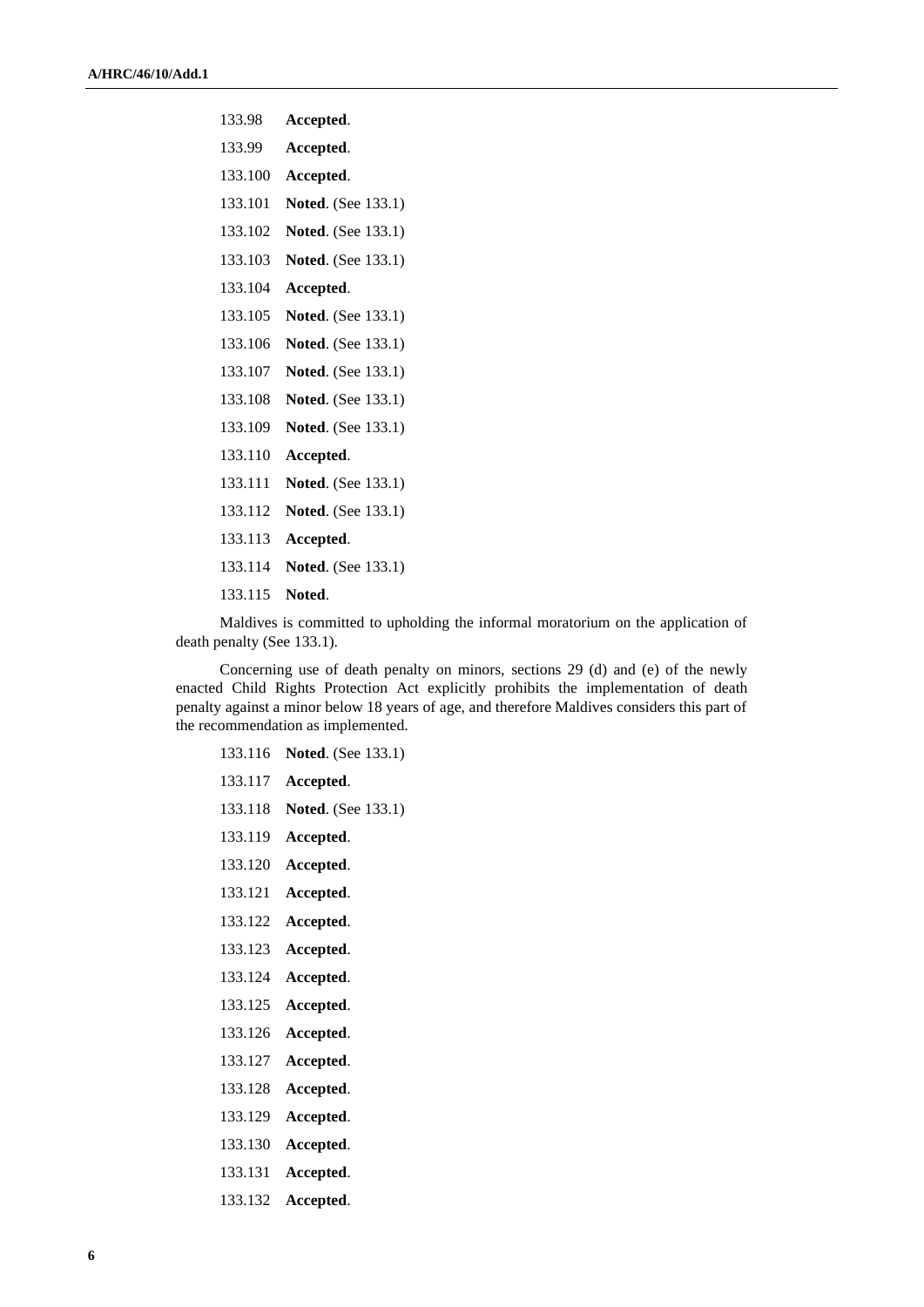- 133.133 **Accepted**.
- 133.134 **Accepted**.
- 133.135 **Accepted**.
- 133.136 **Accepted**.
- 133.137 **Accepted**.
- 133.138 **Accepted**.
- 133.139 **Accepted**.
- 133.140 **Accepted**.
- 133.141 **Accepted**.
- 133.142 **Accepted**.
- 133.143 **Accepted**.
- 133.144 **Accepted**.
- 133.145 **Noted**. (See 133.30)
- 133.146 **Accepted**.
- 133.147 **Accepted**.
- 133.148 **Accepted**.
- 133.149 **Accepted**.
- 133.150 **Accepted**.

Maldives is committed to providing the rights of freedom of expression and freedom of opinion, in line with the Constitution and relevant laws.

- 133.151 **Accepted**.
- 133.152 **Noted**. (See 133.30)
- 133.153 **Accepted**.
- 133.154 **Partially accepted**.

Maldives is committed to ensuring a safe environment for human rights activists, journalists, media and associations to operate freely in accordance with our laws.

With regard to Maldives Democracy Network (MDN), the recourse available to challenge administrative decisions in the Maldives, is the process of judicial review. As such MDN has now commenced judicial proceedings against the State.

- 133.155 **Accepted**.
- 133.156 **Accepted**.
- 133.157 **Noted**. (See 133.30)

Maldives is committed to taking all measures to combat violent extremism and extremist ideologies.

## 133.158 **Accepted**. 133.159 **Noted**. (See 133.30) 133.160 **Accepted**. 133.161 **Accepted**. 133.162 **Accepted**.

- 133.163 **Accepted**.
- 133.164 **Noted**. (See 133.30)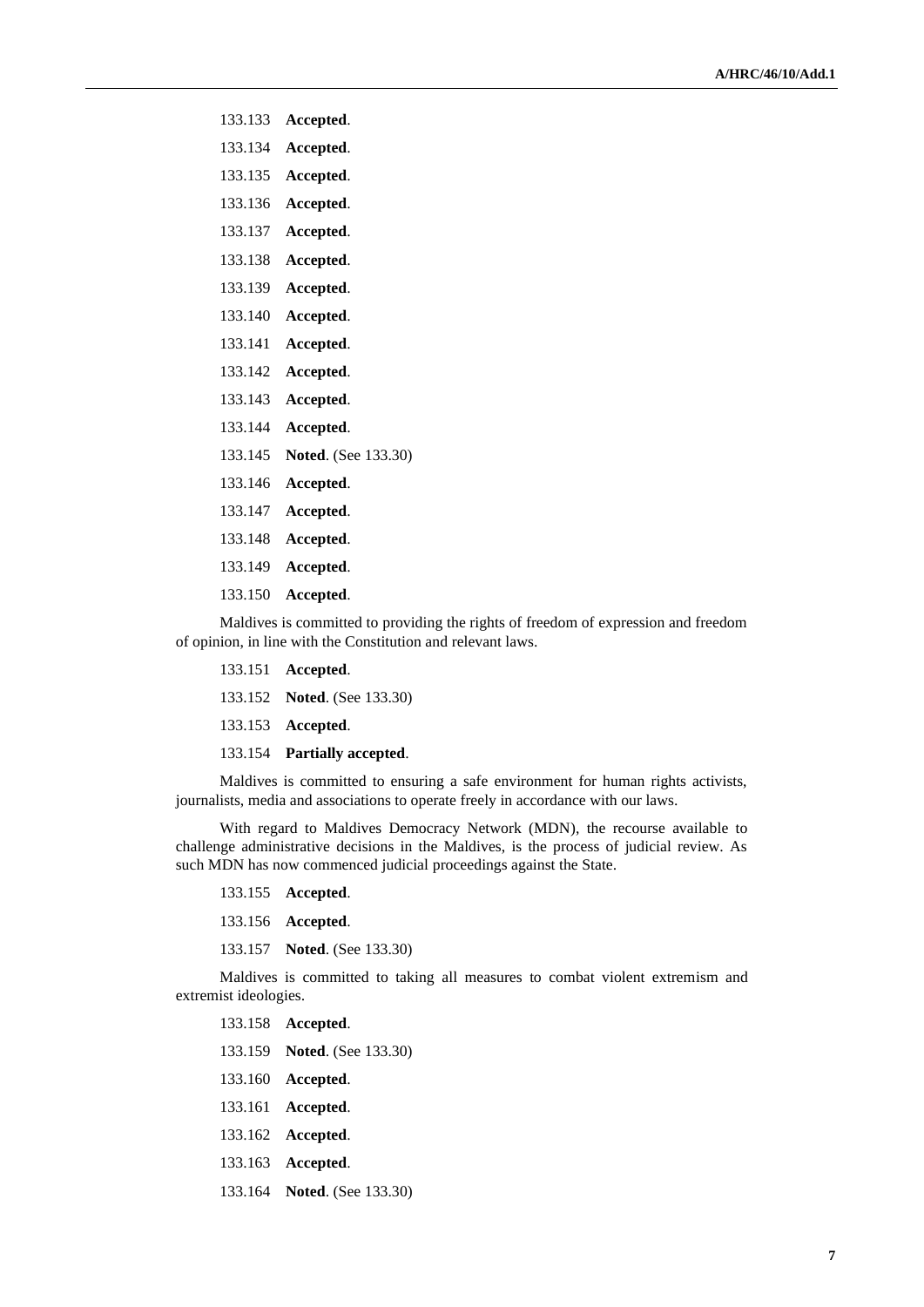|                | 133.165 Accepted.                       |
|----------------|-----------------------------------------|
|                | 133.166 Accepted.                       |
|                | 133.167 Noted. (See 133.30 and 133.157) |
|                | 133.168 Noted. (See 133.30)             |
| 133.169 Noted. |                                         |
|                |                                         |

Maldivian laws do not allow for faiths other than Islam to be practiced in the Maldives, thereby limiting interfaith dialogue. However, Maldives will take measures to combat religious extremism and xenophobia, especially among youth.

| 133.170 <b>Accepted</b> .                              |
|--------------------------------------------------------|
| 133.171 <b>Accepted</b> .                              |
| 133.172 Noted. (See 133.30)                            |
| 133.173 <b>Accepted.</b>                               |
| 133.174 <b>Accepted.</b>                               |
| 133.175 Accepted.                                      |
| 133.176 <b>Accepted</b> .                              |
| 133.177 <b>Accepted.</b>                               |
| 133.178 <b>Accepted.</b>                               |
| 133.179 Accepted and considers it already implemented. |

The Health Master Plan (HMP) (2016-2025) is presently in place, which reflects the consolidated health policies of the Government.

133.180 **Accepted** and considers it already implemented.

The newly enacted Child Rights Protection Act covers aspects of maternal and child health. Section 19 (b) of the Act, mandates the State to provide adequate healthcare to children, which includes maternal healthcare services and any other healthcare services essential for the child and the mother of the child, from the time of conception.

| 133.181 | Accepted.                                                    |
|---------|--------------------------------------------------------------|
| 133.182 | Accepted.                                                    |
| 133.183 | Accepted.                                                    |
| 133.184 | Accepted.                                                    |
| 133.185 | Accepted.                                                    |
| 133.186 | Accepted.                                                    |
| 133.187 | Accepted.                                                    |
| 133.188 | Accepted.                                                    |
| 133.189 | Accepted.                                                    |
| 133.190 | Accepted and considers it already implemented. (See 133.180) |
| 133.191 | Accepted.                                                    |
| 133.192 | Accepted.                                                    |
| 133.193 | Accepted.                                                    |
| 133.194 | Accepted.                                                    |
| 133.195 | Accepted.                                                    |
| 133.196 | Accepted.                                                    |
| 133.197 | Accepted.                                                    |
|         |                                                              |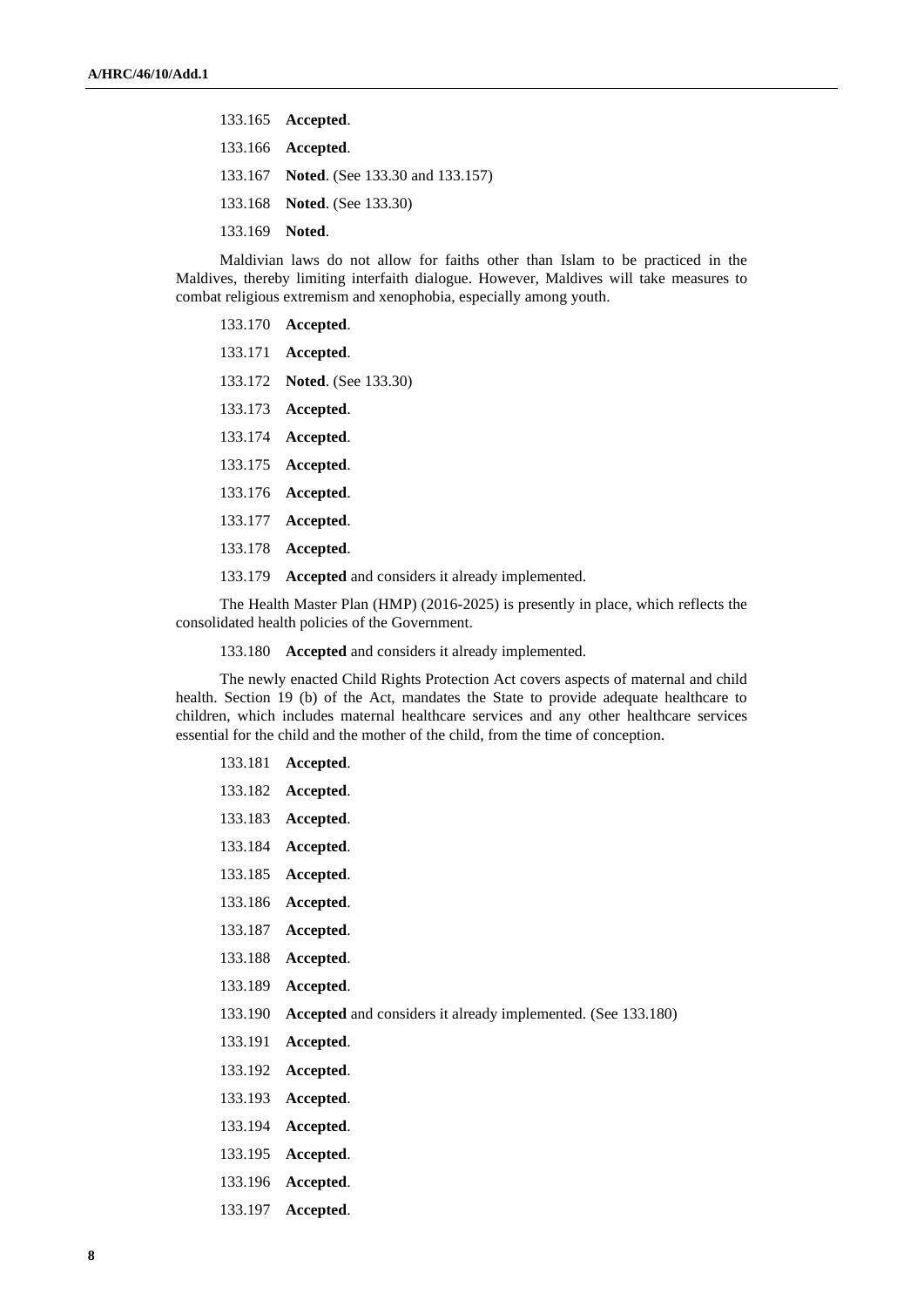| 133.198 | Accepted.                                      |
|---------|------------------------------------------------|
| 133.199 | Accepted.                                      |
| 133.200 | Accepted.                                      |
| 133.201 | Accepted.                                      |
| 133.202 | Accepted.                                      |
| 133.203 | Accepted.                                      |
| 133.204 | Accepted.                                      |
| 133.205 | Accepted.                                      |
| 133.206 | Accepted.                                      |
| 133.207 | Accepted.                                      |
| 133.208 | Accepted.                                      |
| 133.209 | Accepted.                                      |
| 133.210 | Accepted.                                      |
| 133.211 | Accepted.                                      |
| 133.212 | Accepted.                                      |
| 133.213 | Accepted.                                      |
| 133.214 | Accepted.                                      |
| 133.215 | Accepted.                                      |
| 133.216 | Accepted.                                      |
| 133.217 | Accepted and considers it already implemented. |

Sexual Offences Act criminalises marital rape. During this year, for the first time a marital rape conviction was delivered by the High Court of the Maldives establishing judicial recognition of the provision.

| 133.218 | Accepted. |
|---------|-----------|
| 133.219 | Accepted. |
| 133.220 | Accepted. |
| 133.221 | Accepted. |
| 133.222 | Accepted. |
| 133.223 | Accepted. |
| 133.224 | Accepted. |
| 133.225 | Accepted. |
| 133.226 | Accepted. |
| 133.227 | Accepted. |
| 133.228 | Accepted. |
| 133.229 | Accepted. |
| 133.230 | Accepted. |
| 133.231 | Accepted. |
| 133.232 | Accepted. |
| 133.233 | Accepted. |
| 133.234 | Accepted. |